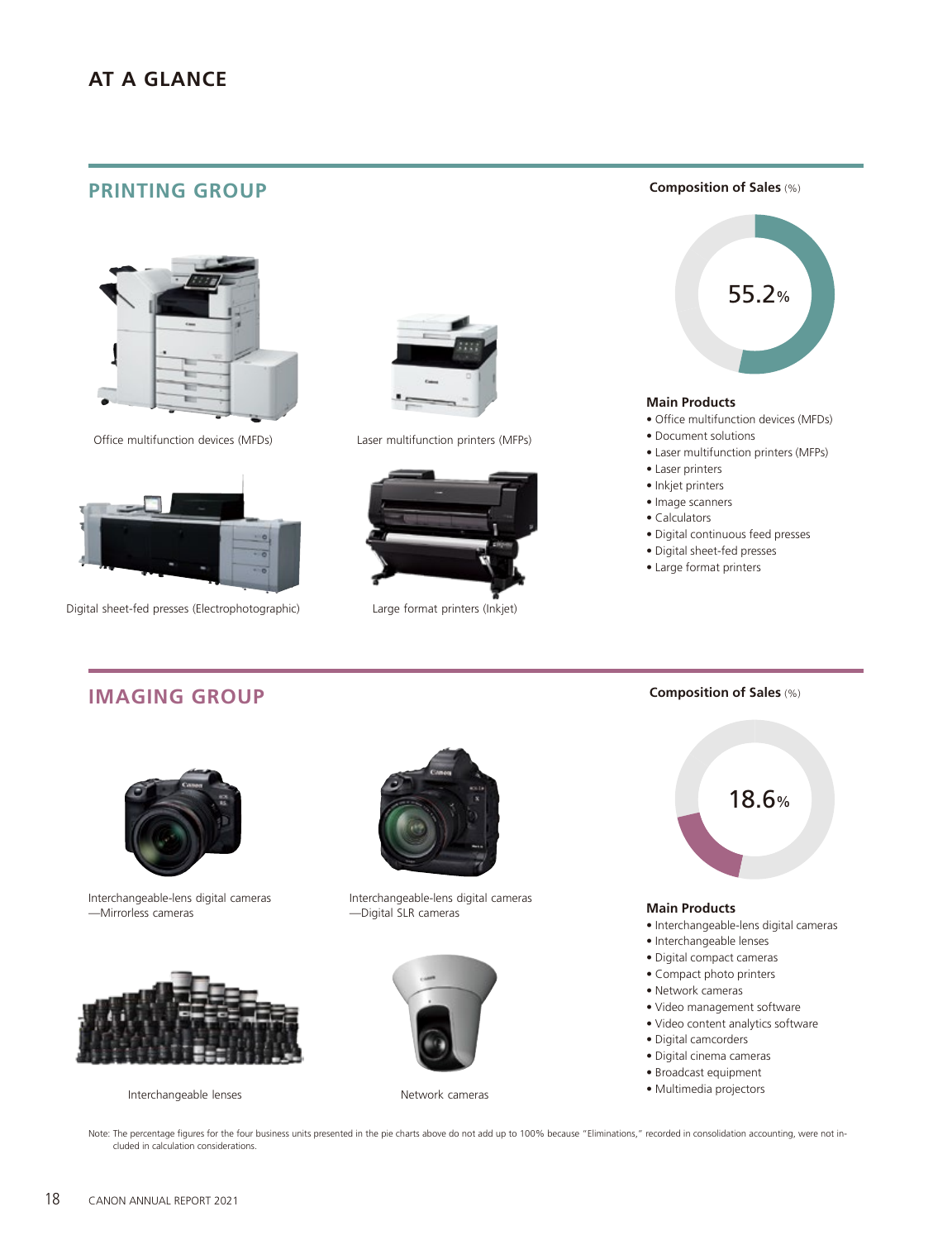#### **Composition of Sales** (%)

# **MEDICAL GROUP**



#### **Main Products**

- Computed tomography (CT) systems
- Diagnostic ultrasound systems
- Diagnostic X-ray systems
- Magnetic resonance imaging (MRI) systems
- Clinical chemistry analyzers
- Digital radiography systems
- Ophthalmic equipment



Computed tomography (CT) systems Diagnostic X-ray systems



Diagnostic ultrasound systems **Digital radiography systems** 





**INDUSTRIAL AND OTHERS GROUP**

#### **Composition of Sales** (%)



#### **Main Products**

- Semiconductor lithography equipment
- FPD (Flat panel display) lithography equipment
- OLED Display Manufacturing Equipment
- Vacuum thin-film deposition equipment
- Die bonders
- Handy terminals
- Document scanners





Organic LED (OLED) panel manufacturing equipment Die bonders



Semiconductor lithography equipment FPD (Flat panel display) lithography equipment

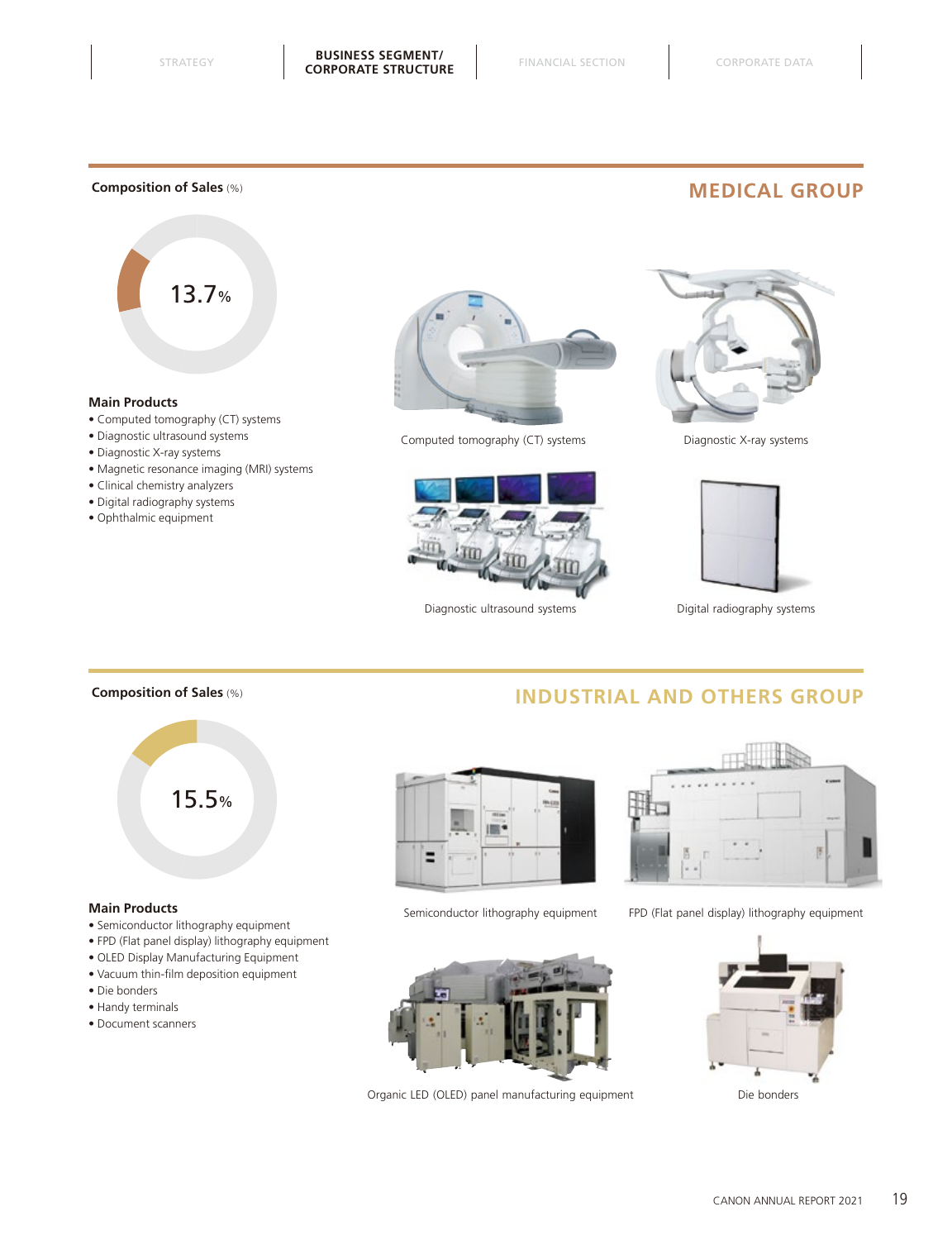### **RESEARCH & DEVELOPMENT**



Development of SPAD image sensor that is expected to be used in a wide range of fields such as self-driving vehicles and medical care.

# **Canon is perpetually strengthening R&D as a company possessing a corporate DNA that places high importance on technology to differentiate itself from competitors.**

#### **R&D Expenses and Patents**

From the time of Canon's founding, we have continued to diversify our business operations by practicing a style of core competency management that combines fundamental technologies and core competency technologies in a variety of ways.

On a global scale, technology is in the midst of significant change and a so-called paradigm shift is occurring in R&D whereby companies are adding innovation-focused R&D for solving social issues to their existing invention-focused R&D

portfolios. Canon's invention-focused R&D revolves around industry-academia collaboration and open innovation, while in the innovation-focused R&D space, to complement the modification of our proprietary technologies, we are accelerating our efforts to generate innovation to accurately meet societal needs through alliances with other companies, M&A deals, and other endeavors.

In 2021, R&D expenses amounted to ¥287.3 billion, and the ratio of R&D expenses to net sales was 8.2%. This focus on R&D activities has also cemented Canon's leading position in the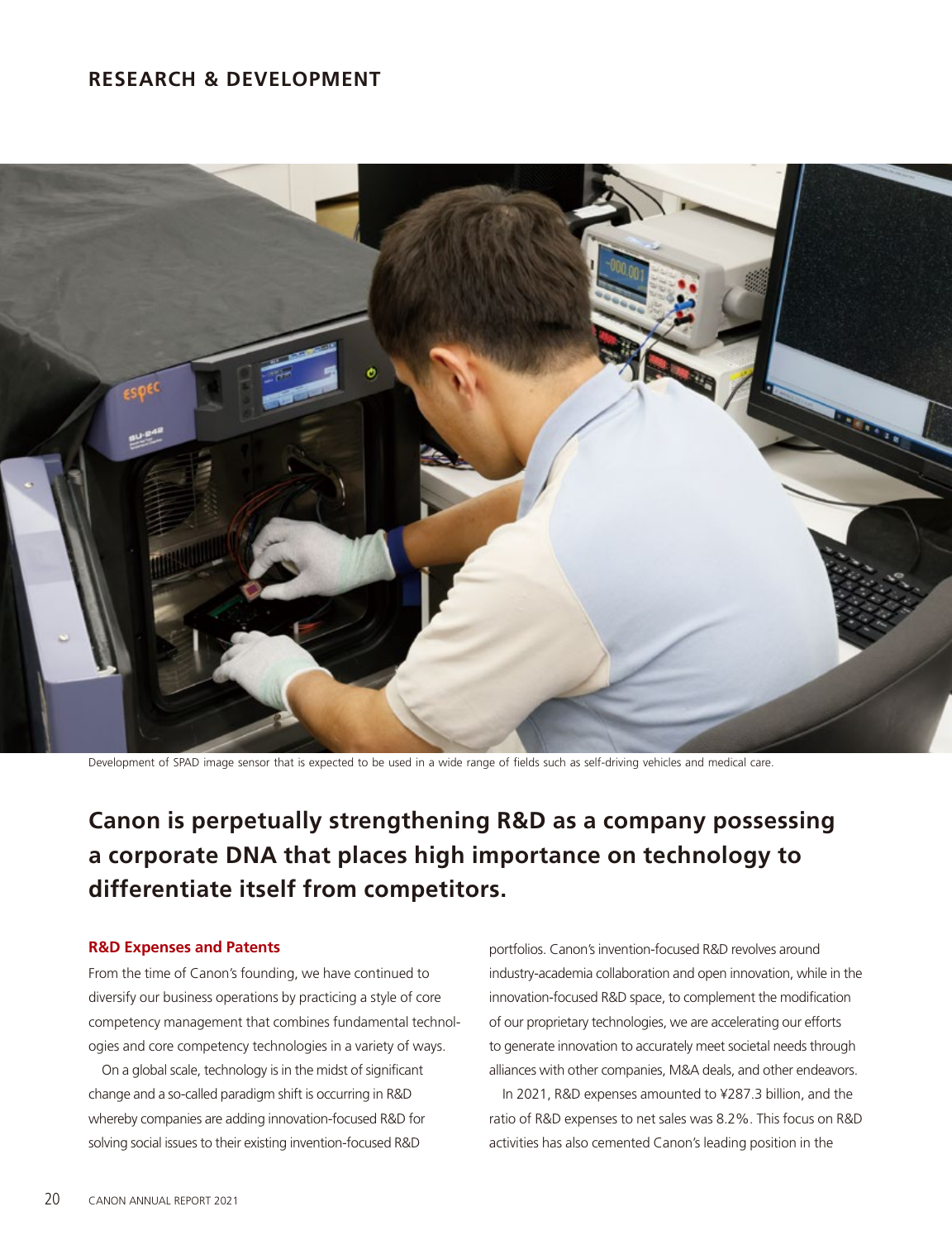

Highly accurate facial recognition with Canon's proprietary facial recognition engine and large-sized database of facial images.



#### **2021 Top Ten U.S. Patent Holders by Company**

#### **Improving the technology of facial recognition systems**

intellectual property field. Canon was granted 3,021 patents in the United States in 2021, ranking it third among all companies. At the same time that we have maintained first place among Japanese companies for the 17th consecutive year.

#### **Initiatives to Establish New Businesses**

Guided by a long-term perspective, Canon is focused on discovering new technologies for the future.

### **Development of the world's first 3.2-megapixel SPAD image sensor**

Owing to Canon's proprietary pixel architecture that efficiently captures and greatly multiplies faint particles of light, we have successfully developed an ultra-small SPAD sensor capable of capturing the world's highest\*1 resolution of 3.2-megapixel color images—a higher resolution than Full HD (approximately 2.07 megapixels), even in low-light environments. The newly developed SPAD sensor greatly enhances sensitivity, including light on the near-infrared spectrum, and is capable of capturing color video at a resolution of 3.2 megapixels under low-light conditions of 0.002 lux\*2 , which is darker than a starless night sky. In addition, the SPAD sensor is capable of extremely high information processing speeds on the level of 100 picoseconds (one trillionth of a second). By taking advantage of its high sensitivity and rapid response functionality, the SPAD sensor has the potential to be utilized in a wide range of applications, including self-driving vehicles, medical diagnostic imaging devices, and scientific precision measuring instruments.

\*1 Among SPAD sensors. As of December 14, 2021. Based on Canon research. \*2 Light from stars estimated at 0.02 lux. Ambient light in starless night environment estimated at 0.007 lux.

Powered by Canon's proprietary facial recognition engine, we have successfully developed a highly accurate facial recognition technology. It combines a large database of various facial images with Canon's deep learning AI design techniques making it possible to recognize a person's face with a high degree of accuracy and speed even in network camera images captured from a top-down angle—which conventional technology has struggled to interpret—and also in blurry low-resolution images. In 2021 we demonstrated world-class accuracy in four categories for assessing the accuracy of a person retrieval in the Face Recognition Vendor Test (FRVT), a global evaluation benchmark organized by the National Institute of Standards and Technology (NIST) in the United States.

#### **Detecting defects in infrastructure**

In response to the progressive deterioration of public infrastructure around the world, Canon is developing solutions that use imaging to inspect the integrity of bridges, tunnels, and other concrete structures. With the use of deep-learning AI, cracks as fine as 0.2 mm in width, rebar exposures, water leaks, and other defects can be detected from high-resolution images, thus improving the efficiency and quality of inspection reports. Also, because hairline cracks will go unnoticed in images that are even slightly out of focus or blurry, in 2021 we announced the development of a tool for verifying the quality of inspection images. This tool automatically and rapidly judges whether an image is out of focus or blurry, and by extension, helps improve the quality of images taken at inspection sites.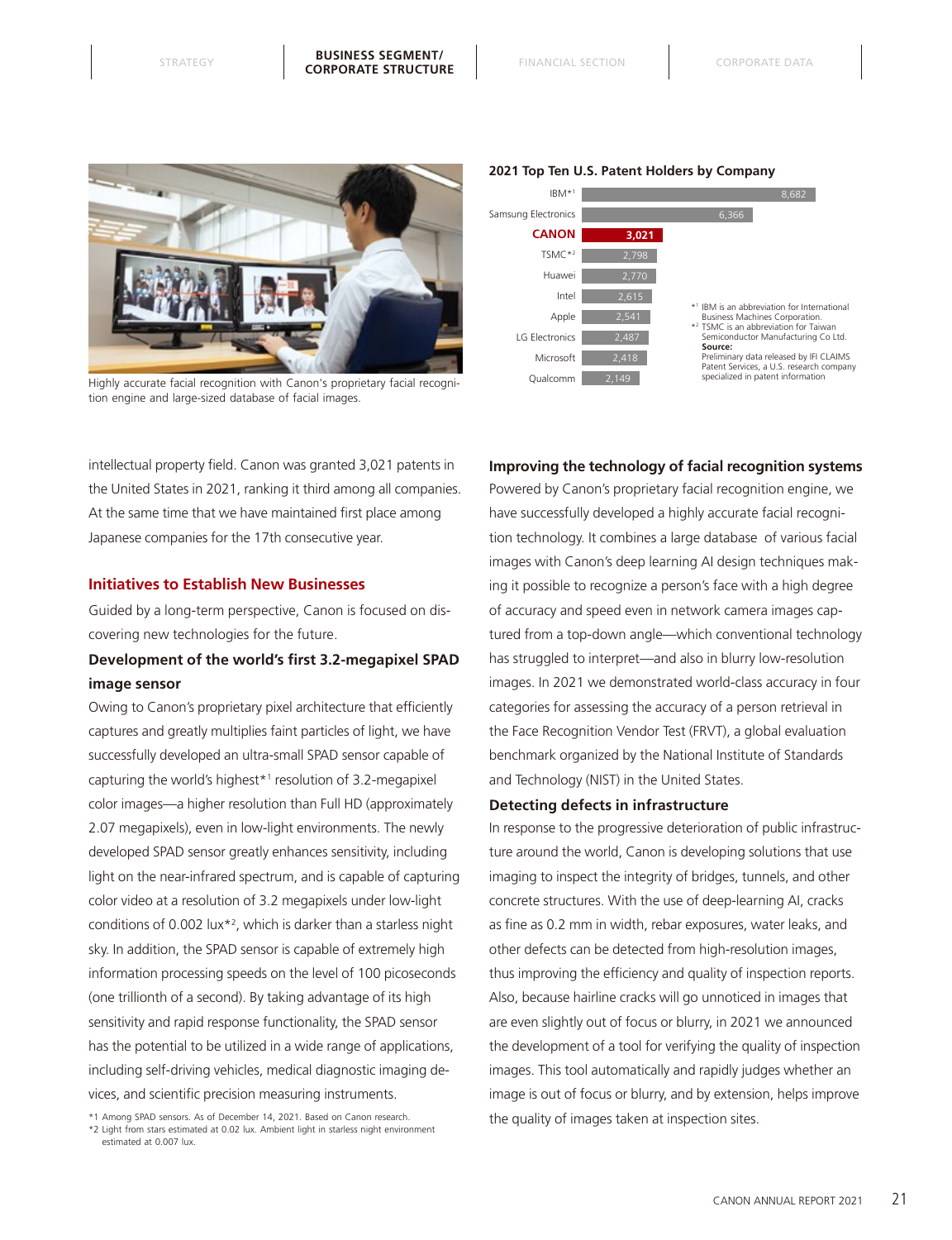# **PRODUCTION**



Automatic production line for interchangeable lens (Utsunomiya Plant).

**Canon is a corporation that has constantly pursued ultimate perfection in manufacturing. While striving to further improve production-engineering technology such as automation of assembly lines, we also focus on developing human resources armed with outstanding technical skills.**

#### **Globally Optimized Production**

Canon employs a globally optimized production system through which we comprehensively determine the most rational locations to produce our products. This decision hinges on changes in social and economic circumstances and takes into account country or region-specific factors such as costs, tax

systems, logistics, ease of procuring parts, and labor. In Japan we are endeavoring to reduce costs by establishing mother factories that integrate development, procurement, production, and manufacturing processes. Meanwhile, in emerging countries and regions we aim to boost productivity by further honing the skills of employees. Canon leverages regional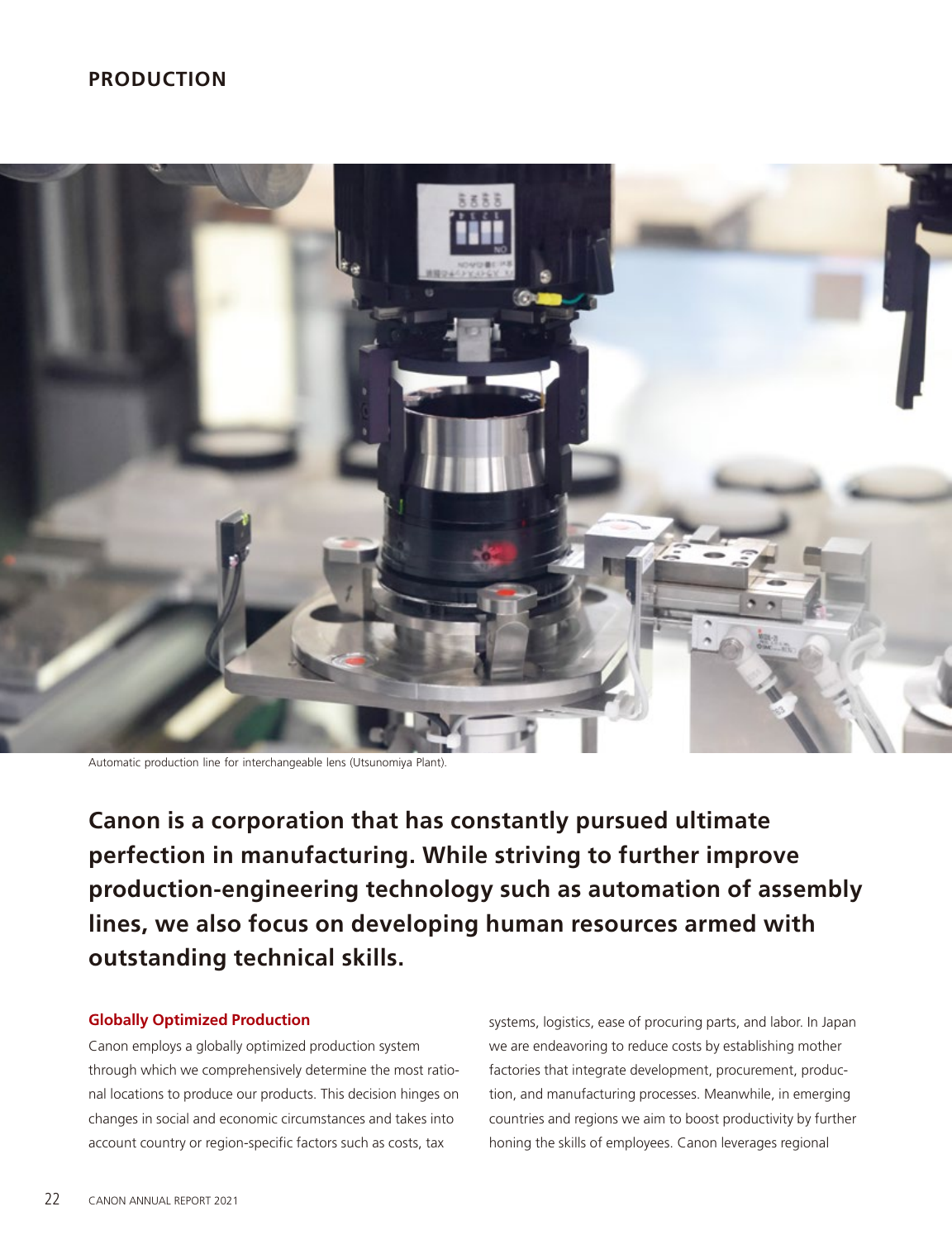



Product evaluation test at a plant. (Oita Canon) Young engineers raise their techniques by participating in a competition.

characteristics and manufactures products utilizing an agile and flexible system that spans the globe.

#### **Automation and In-house Production**

Canon endeavors to create original products by actively pursuing the in-house production of not only CMOS sensors and other key devices and components, but also production equipment like automatic assembly machines and highprecision processing machines, as well as molding dies. To produce high-quality products at low cost, we aim to establish highly reliable automated production lines. We have rolled out fully automated production lines with zero human intervention for toner cartridges and we seek to do the same for the manufacturing of cameras in the future. In 2021 Canon Mold, which heads up the Group's mold manufacturing business, consolidated its six plants in Kasama City in Ibaraki Prefecture into a single location and is currently endeavoring to ramp up production capacity and enhance distribution efficiency.

#### **Development of Human Resources**

To further enhance its manufacturing capabilities, Canon is focused on nurturing its most skilled technicians, known as Master Craftsmen, and those who contribute to the advancement of manufacturing with their wide-ranging skills and knowledge of mainly assembly and component processing, known as Meisters. These technicians contribute to the improvement of Canon's production technology and play an active role at the front line of production by passing on the skills they have honed over the years to the next generation.

### **Initiatives for Environmentally Conscious Manufacturing and Enhanced Product Quality**

Canon has worked to reduce energy consumption by undertaking a thorough-going review of operating conditions at production sites, for instance by cutting out excess use of pressurized air and cooling water and adjusting air conditioner settings. At the Kiyohara Industrial Park located in Utsunomiya City, Tochigi Prefecture, we launched a smart energy project (a multi-plant integrated energy-saving project) in partnership with Tokyo Gas Co., Ltd. and three other enterprises. By sharing electric power and heat (steam and hot water) between a number of business sites with differing levels of energy demand, we were able to realize major energy savings not possible at a single business site operating in isolation. This project was awarded the METI Minister's Award in the 2021 Energy Conservation Grand Prize hosted by the Energy Conservation Center, Japan.

In addition, guided by our mission to guarantee the high quality of our products, "no claims, no trouble," we have drawn up our own rules in the form of a quality management system that we adhere to exhaustively. This guarantees that our products are safe and provide satisfaction to our customers. Our unique quality standards not only comply with international quality management standards and relevant laws and regulations in each country or region, but they also take customer safety into account. Moreover, we endeavor to bring to market only the products that have satisfied our quality standards after putting them through a rigorous evaluation test at well-developed testing facilities and comprehensive checks in each manufacturing process.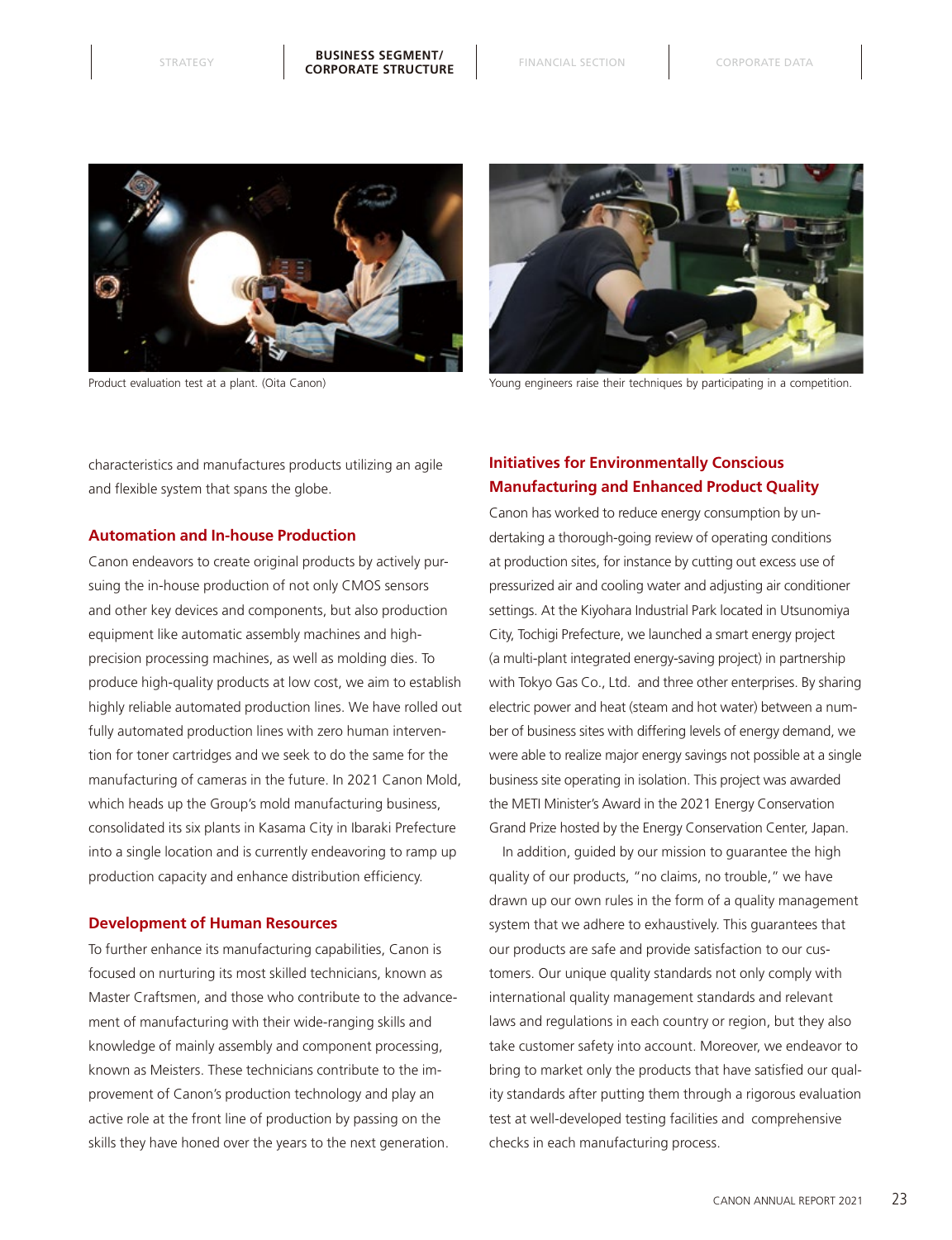### **SALES & MARKETING**



The world premiere show "CP+2021" for cameras and photographic images as an online event.

# **Accelerating growth in commercial printing, network cameras, medical and industrial equipment as key drivers of Canon's next-generation business**

### **Japan**

Sales in Japan amounted to ¥830.4 billion, or 23.6% of consolidated net sales.

Sales of mainstay business equipment such as office MFPs and laser printers declined due to the impact of product supply shortages caused primarily by a lack of semiconductors. On the other hand, sales increased for mid-range and high-end mirrorless cameras and RF mount interchangeable lenses, on which we have been concentrating our efforts. In

addition, sales to major corporations in the System Integration (SI) services and data center businesses were boosted by active IT investment activity by corporations. Demand from SMEs to build teleworking environments remained strong and sales in the IT solutions business rose on the back of growth in security services and maintenance/operation services for IT equipment and the like.

In addition, we actively participated in webinars and online exhibitions, to promote the appeal of our products and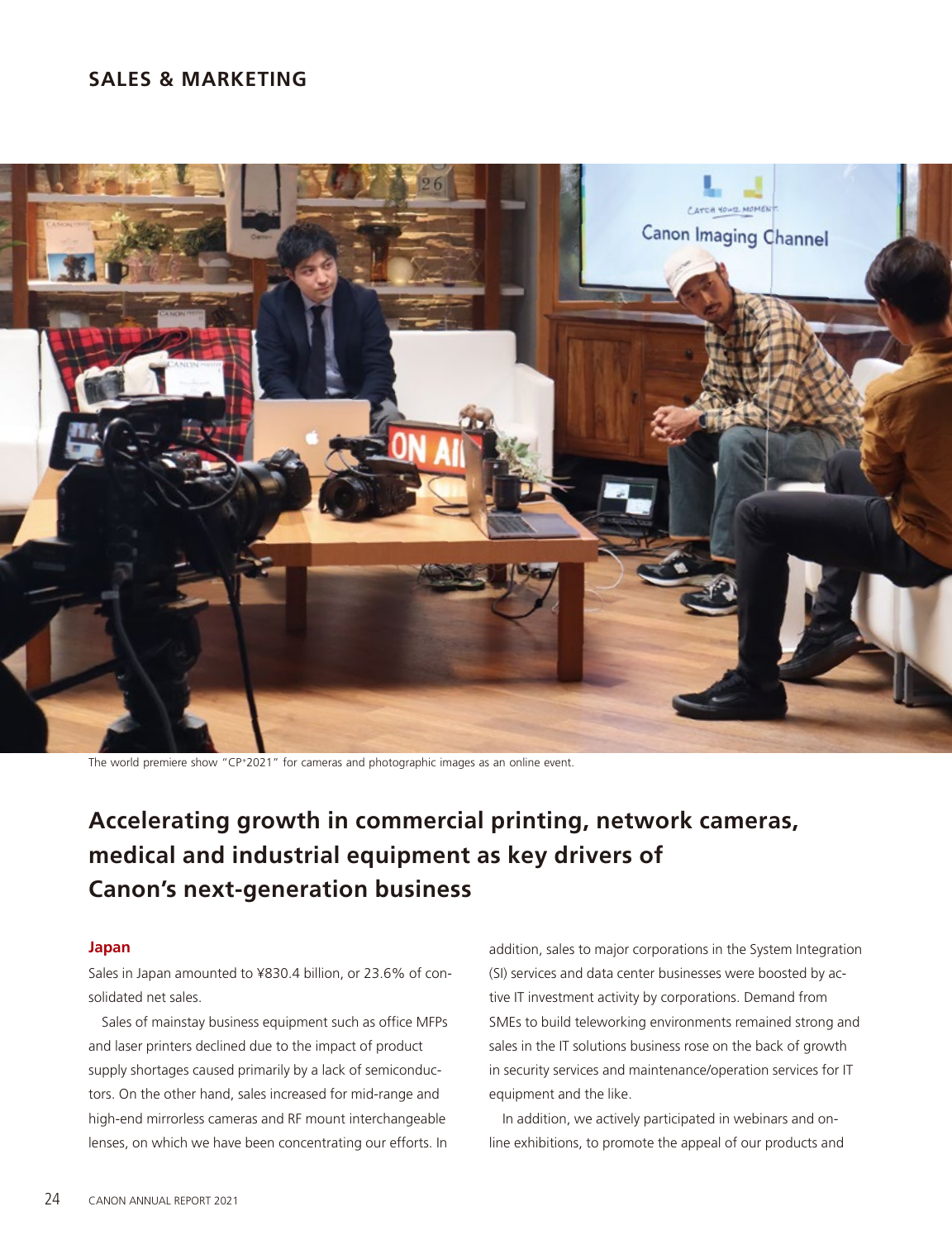

Canon Europe launched a virtual platform to help production print professionals.

#### **Composition of Sales by Region**



services.

#### **The Americas**

Sales in the Americas amounted to ¥968.8 billion, or 27.6% of consolidated net sales.

Canon U.S.A. handles marketing operations for North, Central, and South America. Its high-quality service framework for office equipment and commercial printers covering all U.S. states has been rated highly by customers. To meet growing demand for printing in hybrid working environments, Canon U.S.A. took steps to realign its organization and strengthen sales. It also expanded sales of mainly the EOS R5 and R6 cameras and sharply boosted sales of mainly the Cinema EOS System by capturing strong video streaming demand. Also, Canon's technological innovations mainly in its unique new businesses were widely promoted during CES 2021, the world's largest consumer electronics showcase event that was held online for the very first time.

#### **Europe (Europe, Middle East, Africa)**

Sales in Europe amounted to ¥ 894.9 billion, or 25.5% of consolidated net sales.

Canon Europe oversees business in the EMEA region - Europe, the Middle East and Africa. Operating in approximately 120 markets. In 2021, we launched a virtual platform to help production print professionals shape a positive business future, with practical advice, demonstrations and the latest market insights. We also continued to support partners and customers through virtual events.

Canon Europe is the official printing and imaging provider of Expo 2020 Dubai, which provides an exciting opportunity to demonstrate innovative technologies, products and services.

#### **Asia and Oceania**

Sales in Asia and Oceania region amounted to ¥819.2 billion, or 23.3% of consolidated net sales.

In order to swiftly and accurately respond to the characteristics and changes of the rapidly expanding Chinese market, in 2021 we split the Canon Asia Marketing Group (hitherto responsible for the entire Asian region) into two organizations: Canon China and Canon Asia Marketing. This has enabled us to engage in more market-oriented business activities than in the past. We announced a commemorative copy machine model ahead of the 25<sup>th</sup> anniversary of Canon China's founding which we will celebrate in 2022. Through such activities we hope to express our appreciation to our customers and continue to undertake sales activities whilst shortening the distance to market based on the slogan "Closer to Customer."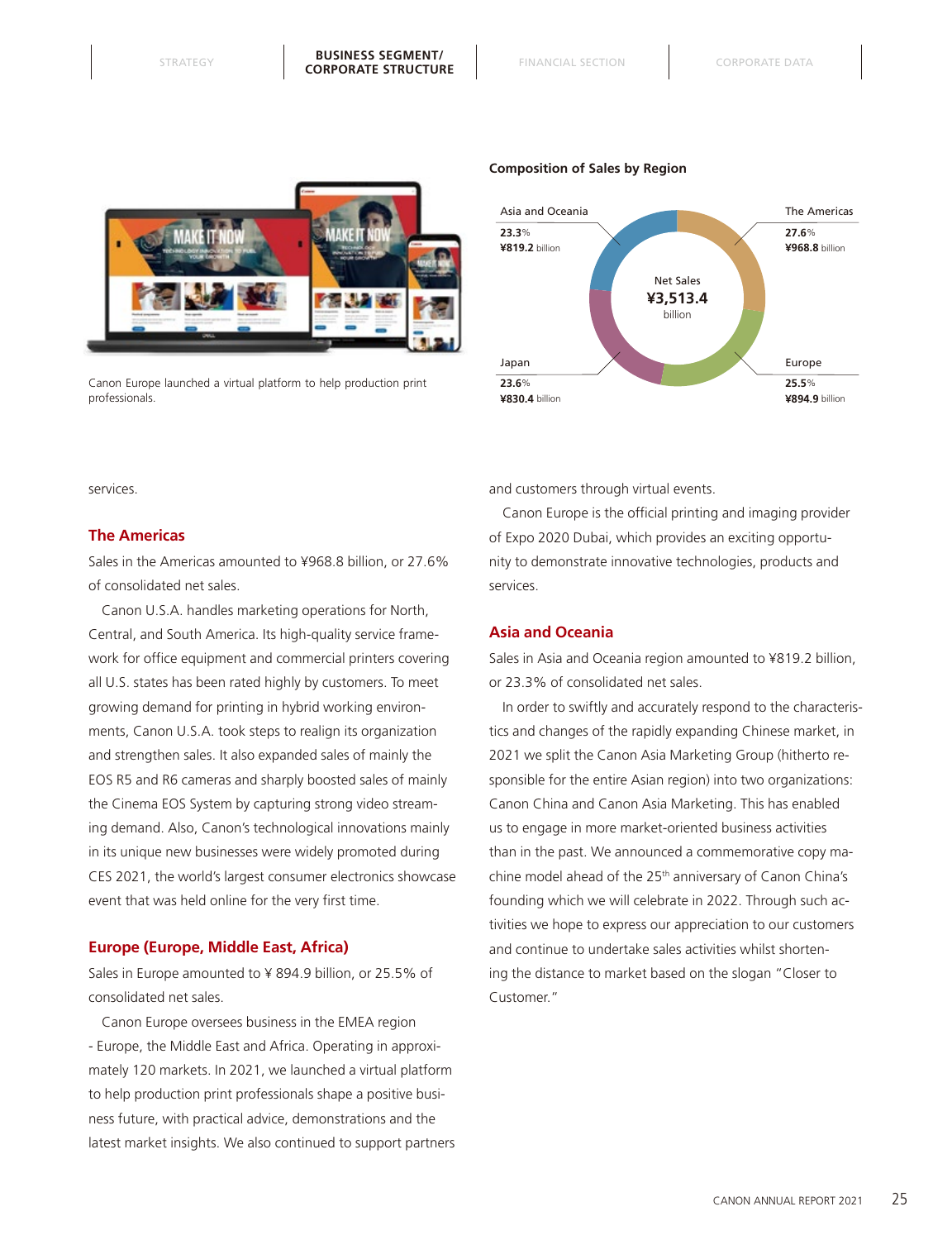

### **Governance**

#### **Environment:**

#### **Canon's Approach**

In order to leave a rich earth for the next generation, Canon works together with its stakeholders to implement initiatives that help reduce environmental burdens with a focus on the entire product lifecycle.

#### **Key Initiatives**

- Contributing to a Carbon-Free Future
- Contributing to a Circular Economy
- Eliminating Hazardous Substances and Preventing Pollution
- Contributing to a Society in Harmony with Nature

# **Social:**

#### **Canon's Approach**

As a good corporate citizen, Canon works to resolve social issues with technology and through business activities mainly by respecting human rights, ensuring responsible procurement as well as through sociocultural support activities.

#### **Key Initiatives**

- Respecting Human Rights
- Responsible Procurement in the Supply Chain
- Sociocultural Support Activities

#### **Governance:**

#### **Canon's Approach**

Canon maintains sound corporate governance as part of its efforts to maximize profits for shareholders and become a truly excellent global corporation.

#### **Key Initiatives**

- Board of Directors, Audit & Supervisory Board, Non-statutory Committees
- Constructive Dialogue with Shareholders

For more information, please refer to the Canon Sustainability Report. [1] https://global.canon/en/csr/report/index.html

Since 1988, Canon has been striving to uphold our corporate philosophy of *kyosei* (living and working together for the common good) in order to contribute to worldwide prosperity and happiness, to endeavor to make contributions not only through products and services, but also in the areas of environmental protection, sociocultural support, and compliance. In May 2021, with the objective of further enhancing these initiatives, we established the Sustainability Headquarters at our corporate headquarters. We expressed our approach to sustainability and how we are committed to creating new value through the power of technology and innovation, providing world-first technologies and world-leading products and services while also contributing to solutions for the problems our society faces. Going forward, we will undertake numerous activities around the world as we work towards

achieving the Sustainable Development Goals (SDGs).

Apart from this, in pursuing a corporate management focused on total optimization, we launched our own Consolidated Performance Evaluation System in 1997. During the period of more than 20 years since it was introduced, it has served as a marker of improvement for each of our business operations and Group companies. The evaluation items are reviewed annually in accordance with our management policy and in line with current trends. Under the system, we evaluate business operations and Group companies not only from their financial results, such as sales and profit, but also from non-financial aspects pertaining to sustainability, such as activities that support environmental and sociocultural initiatives. Through encouraging them to improve their operations, Canon aims to facilitate the sustained development of the Group as a whole and contribute to society.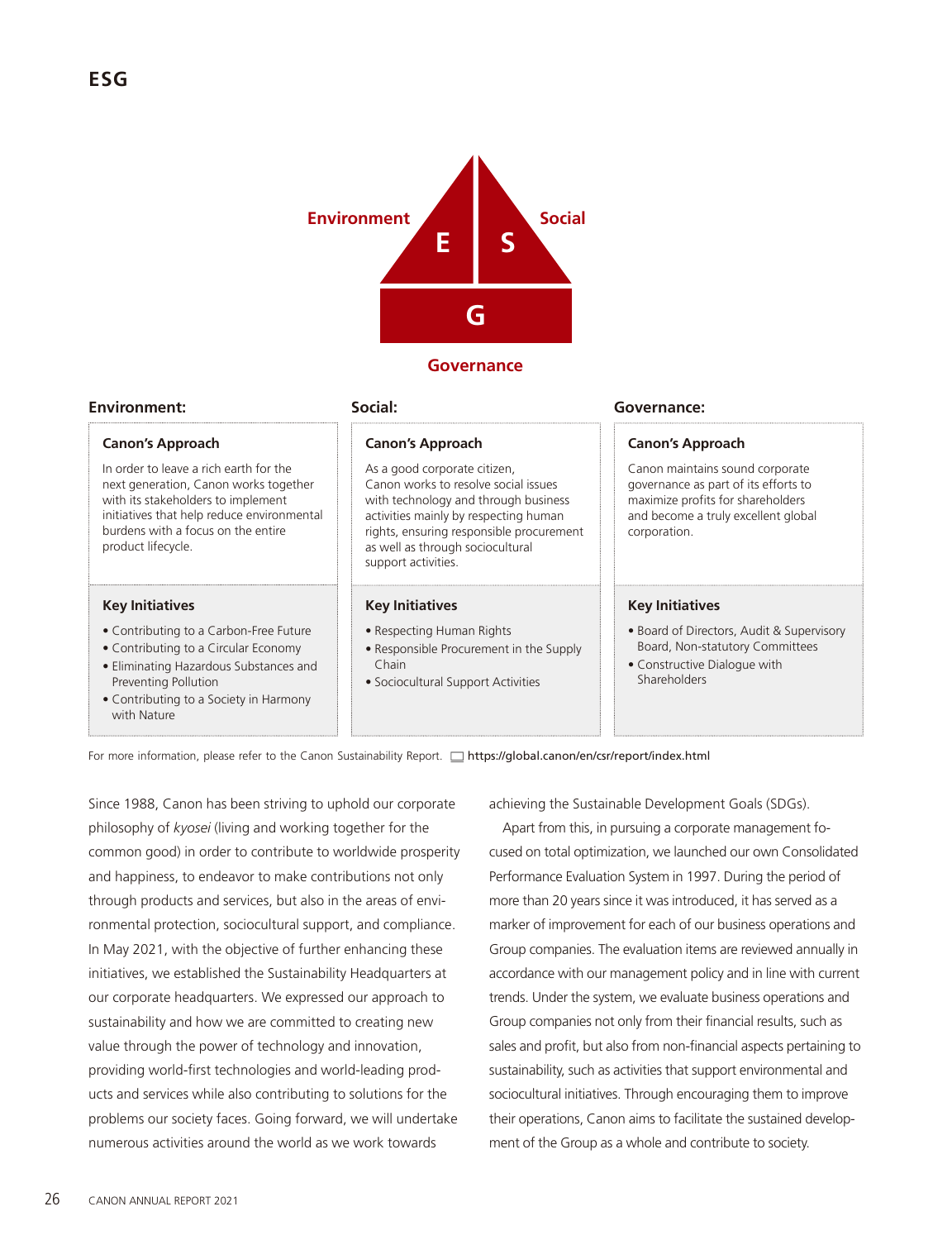

An activity of Canon Bird Branch Project at the lush green site of our global headquarters.

# **Environment**

In addition to its own business activities, such as development, production, and sales, Canon monitors the CO<sub>2</sub> Emission and other environmental impact at each stage of the product lifecycle, including those of suppliers and customers, and works to reduce them.

We support the recommendations of the Financial Stability Board's Task Force on Climate-related Financial Disclosures (TCFD) and we constantly disclose climate-related information in our sustainability reports and on our website.

#### **Contributing to a Carbon-Free Future**

We are furthering environmental activities on a Group-wide basis with the goal of achieving an average annual improvement of 3% in lifecycle  $CO<sub>2</sub>$  emissions improvement index per product as a yardstick for reducing our environmental footprint across entire product lifecycles. Continuously achieving this target means we will be on track for an improvement of about 50% in 2030 compared to 2008. As of 2021 we have realized a 42% improvement versus 2008.

By working closely with society and implementing a number of initiatives across the entire lifecycle of our products, we aim to achieve net-zero CO<sub>2</sub> emissions by 2050.

#### **Contributing to a Circular Economy**

To ensure more efficient use of limited resources and reduce waste, Canon is making products smaller and lighter, and reusing and recycling used products as much as possible. In particular, we are pursuing product-to-product recycling—in other words, recycling used products into new ones, including the remanufacturing of office multifunction devices and the closed-loop recycling of toner cartridges.

Canon currently has five recycling centers in four regions around the world. The Canon Eco Technology Park, which opened in 2018, strives to realize state-of-the-art resource

recycling as a front-runner in the creation of a circular economy.

For example, we have achieved a parts reuse rate (mass ratio) of more than 90% for every imageRUNNER ADVANCE C3330F-RG in our Refreshed series of office multifunction devices.

# **Eliminating Hazardous Substances and Preventing Pollution** Canon comprehensively manages chemical substances in products and those used in manufacturing processes to prevent pollution of the global environment and adverse effects on people's health. Particularly for chemical substances in products, we have built a Group-wide environmental assurance system, and we develop products in conformity with standards established in-house that are in line with the most stringent regulations in the world.

#### **Contributing to a Society in Harmony with Nature**

Canon engages in various activities worldwide based on our Biodiversity Policy. As part of these activities, we globally run the Canon Bird Branch Project in an effort to engage in biodiversity conservation across the Canon Group.

#### **Lifecycle CO2 Emissions Improvement Index per Product**

Improvement index

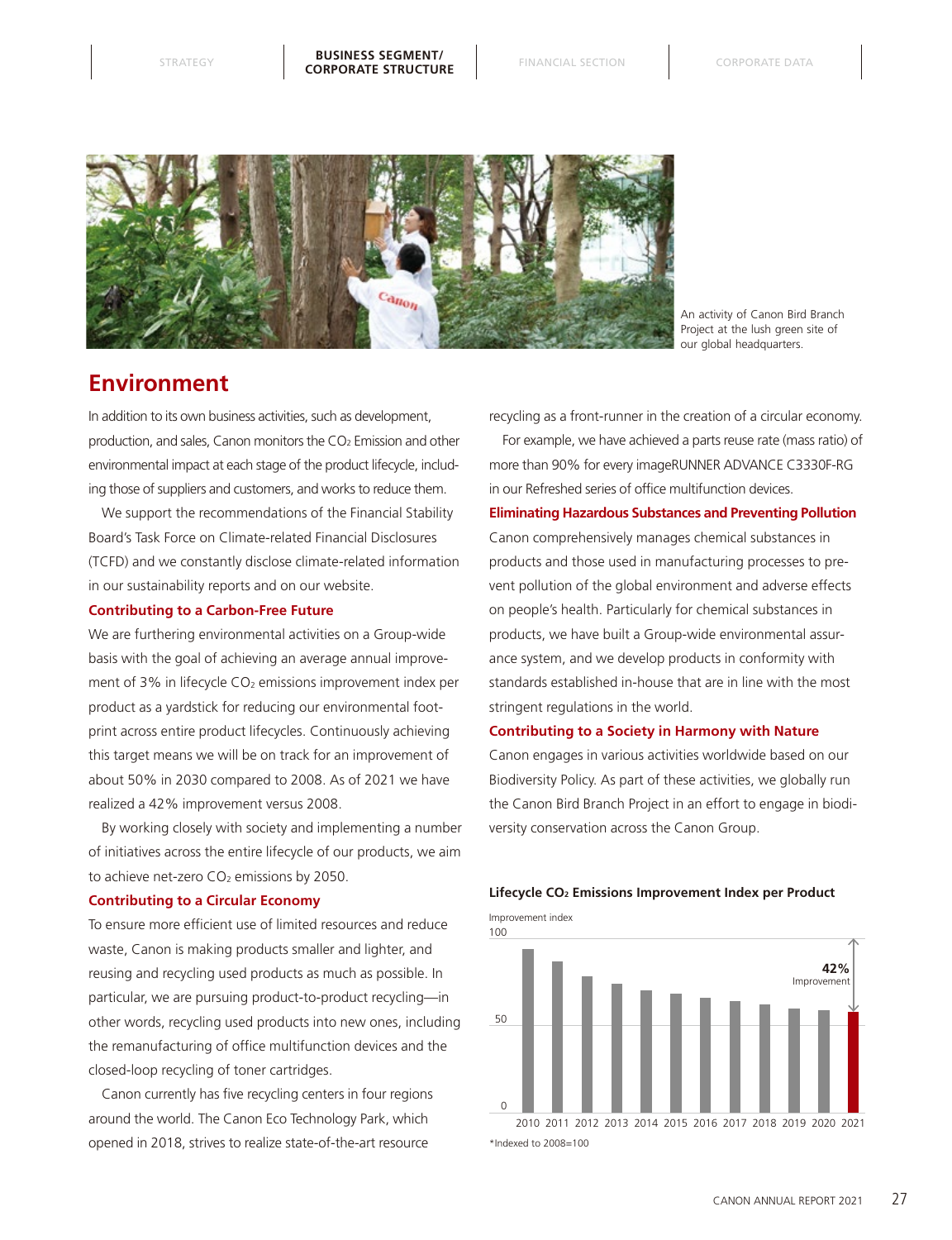

High-resolution facsimile of the "Waves at Matsushima," painted by Tawaraya Sotatsu in the collection of the Freer Gallery of Art, was donated to Shoun-ji Temple, which is said to have owned the original.\*

# **Social**

#### **Respecting Human Rights**

In 2021, we expressed the Canon Group Human Rights Policy in accordance with the United Nations' Guiding Principles on Business and Human Rights. Guided by this policy, we engaged in a human rights due diligence process to identify significant human rights risks in the Canon Group. We also put in place a grievance mechanism, raised awareness about human rights, and addressed human rights risks in supply chains.

#### **Promoting Diversity**

Under our corporate philosophy of *kyosei*, Canon respects global diversity and actively encourages the fair hiring and promotion of employees, regardless of gender, age, or disability. We make every effort to promote the advancement of female employees, and we support the intentions of male employees to participate in child rearing, help employees balance work and nursing care duties, and encourage the active participation of sexual minorities, including those in the LGBT community, as well as employees with disabilities. In 2021, to coincide with International Women's Day, Canon Group companies in the Middle East and Africa launched the "Women who Empower" program, an internal campaign designed to support female empowerment in the workplace.

#### **Responsible Procurement in Supply Chain**

Canon is committed to fulfilling socially responsible procurement in cooperation with its business partners. In 2019, we joined the Responsible Business Alliance (RBA). And in 2021, we conducted self-assessments at 54 manufacturing sites and 326 major suppliers using the RBA Self-Assessment Questionnaire (SAQ), and found no major risks.

We also file an annual conflict minerals report with thirdparty assurance and submit it to the U.S. Securities and Exchange Commission.

#### **Social Contributions**

Canon established The Canon Institute for Global Studies and The Canon Foundation in 2008 to commemorate Canon's 70th anniversary.

The Canon Institute for Global Studies analyzes the status quo in terms of how the Japanese economy fits into the broader global economy and what kind of role Japan ought to play in today's world. The Institute facilitates the undertaking of global activities and the exchange of knowledge between various researchers hailing from industrial, government, and academic circles. In addition, the Canon Foundation provides grants to assist a broad range of science and technological research. Starting with grant applications in 2019, the Canon Foundation's activities are now based on the concept of assisting research studies in cutting-edge science and technology fields with the aim of creating new value for society.

Furthermore, as a company that contributes to the development of visual culture, since 2007, Canon and Kyoto Culture Association (NPO) have been working on the Tsuzuri Project (officially named the Cultural Heritage Inheritance Project) with the aim of preserving original cultural assets and utilizing high-resolution facsimiles. By combining Canon's advanced digital technologies, ranging from input to image processing and output, with the traditional craftsmanship of Kyoto, we have produced high-resolution facsimiles of important Japanese cultural assets, including folding screens, *fusuma* (Japanese sliding doors), and handscrolls. These facsimiles have been donated to temples and shrines, local municipalities, or museums that have a special connection with them.

<sup>\*</sup> Facsimiles of works in the collection of the Freer Gallery of Art, Smithsonian Institution, Washington, D.C.: Gift of Charles Lang Freer, F1906.231, F1906.232.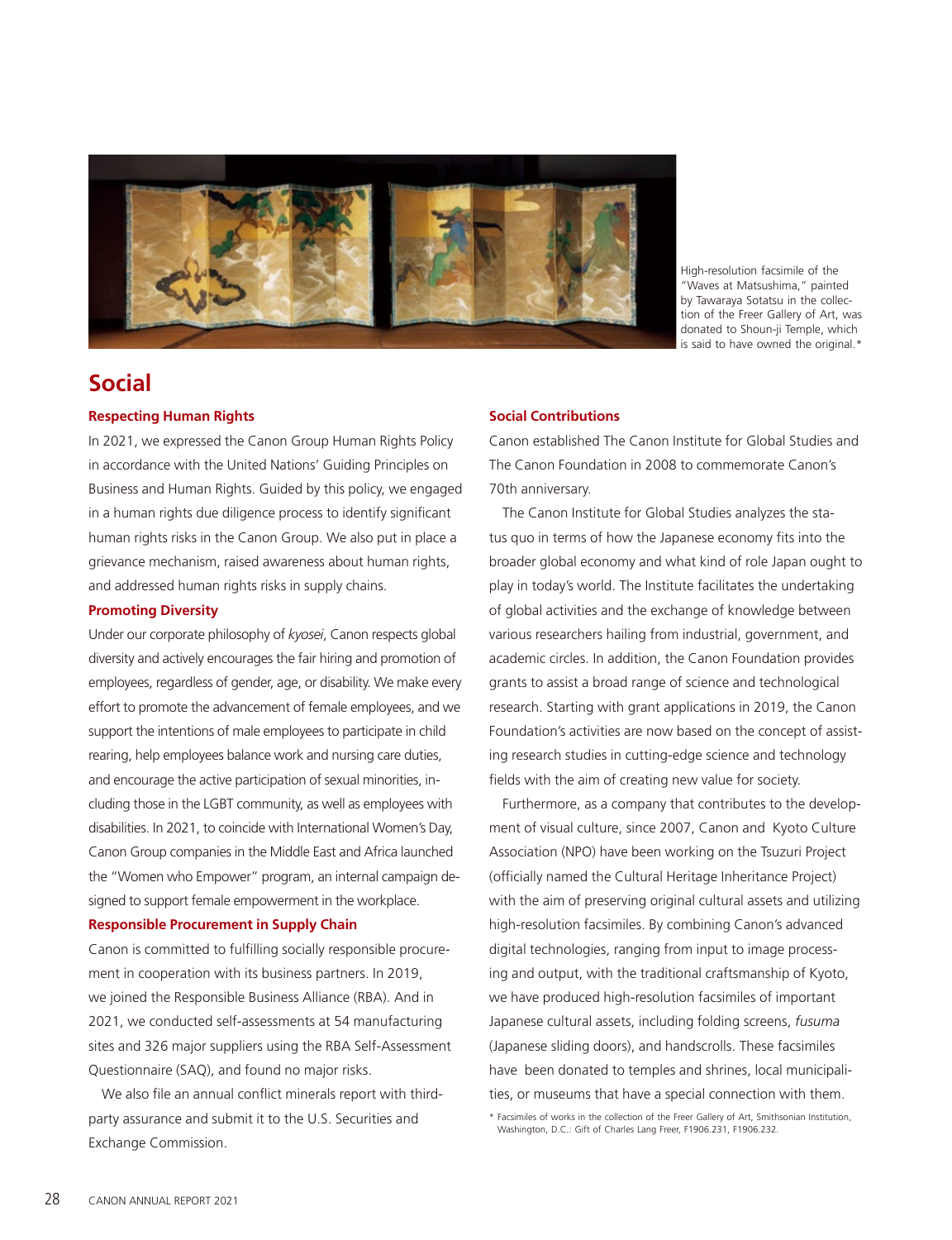

For all company executive officers the CEO provides updates on earnings progress and important matters to be implemented in the future both in person and online as a way to share crucial information.

### **Governance**

#### **Fundamental Policy**

In order to establish a sound corporate governance structure and continuously raise corporate value, the Company believes that it is essential to improve management transparency and strengthen management supervising functions.

#### **Governance Structure**

#### **Board of Directors**

While the focus of the organizational structure of the Board of Directors is on Representative Directors that oversee companywide business strategies or execution such as the CEO, COO, CFO, CTO, and Representative Directors or Executive Directors that oversee multiple business fields or headquarters functions, in order to secure sound management, at least one-third and at least two or more Independent Outside Directors are appointed. The Board of Directors, in accordance with laws and regulations, makes important decisions and supervises the execution of duties by officers.

Except for the above, the CEO and other Representative Directors are active in decision making and execution, and under the command and supervision of the Representative Directors, Executive Officers that are elected through resolution of the Board of Directors make decisions and execute operations of each business field or function. Currently, the Board of Directors consists of five members, three Representative Directors from inside the Company and two Independent Outside Directors.

Additionally, there will be 42 Executive Officers, including two females and one non-Japanese as of April 1, 2022.

#### **Audit & Supervisory Board**

As a body which is in charge of the audit of operations, under the principles of autonomy, which is independent from the Board of Directors, the Company has full-time Audit & Supervisory Board Members that are familiar with the Company's businesses or its management structure, and Independent Outside Audit & Supervisory Board Members that have extensive knowledge in specialized areas such as law, finance and accounting, and internal control. The Audit & Supervisory Board, which is composed of these individuals, cooperates with the Company's accounting auditors and internal audit division, oversees the status of duty execution of operations and corporate assets to secure the soundness of management.

The Audit & Supervisory Board consists of five individuals, three of which are Independent Outside Audit & Supervisory Board Members.

#### **Procedures in the Nomination of Directors etc.**

The Company established the "Nomination and Remuneration Advisory Committee," a non-statutory committee, which consists of the CEO, two Independent Outside Directors, and one Independent Outside Audit & Supervisory Board Member. At the time Director and Audit & Supervisory Board Member candidates are nominated and Executive Officers are appointed (includes the selection of a successor for the chief executive officer position), the CEO recommends candidates thereof from among individuals that have been recognized as having met the prescribed requirements, and the Committee checks the fairness and validity of such recommendation prior to submission to and deliberation by the Board of Directors.

Additionally, as for Audit & Supervisory Board Member candidates, prior to deliberation of the Board of Directors, consent of the Audit & Supervisory Board shall be acquired.